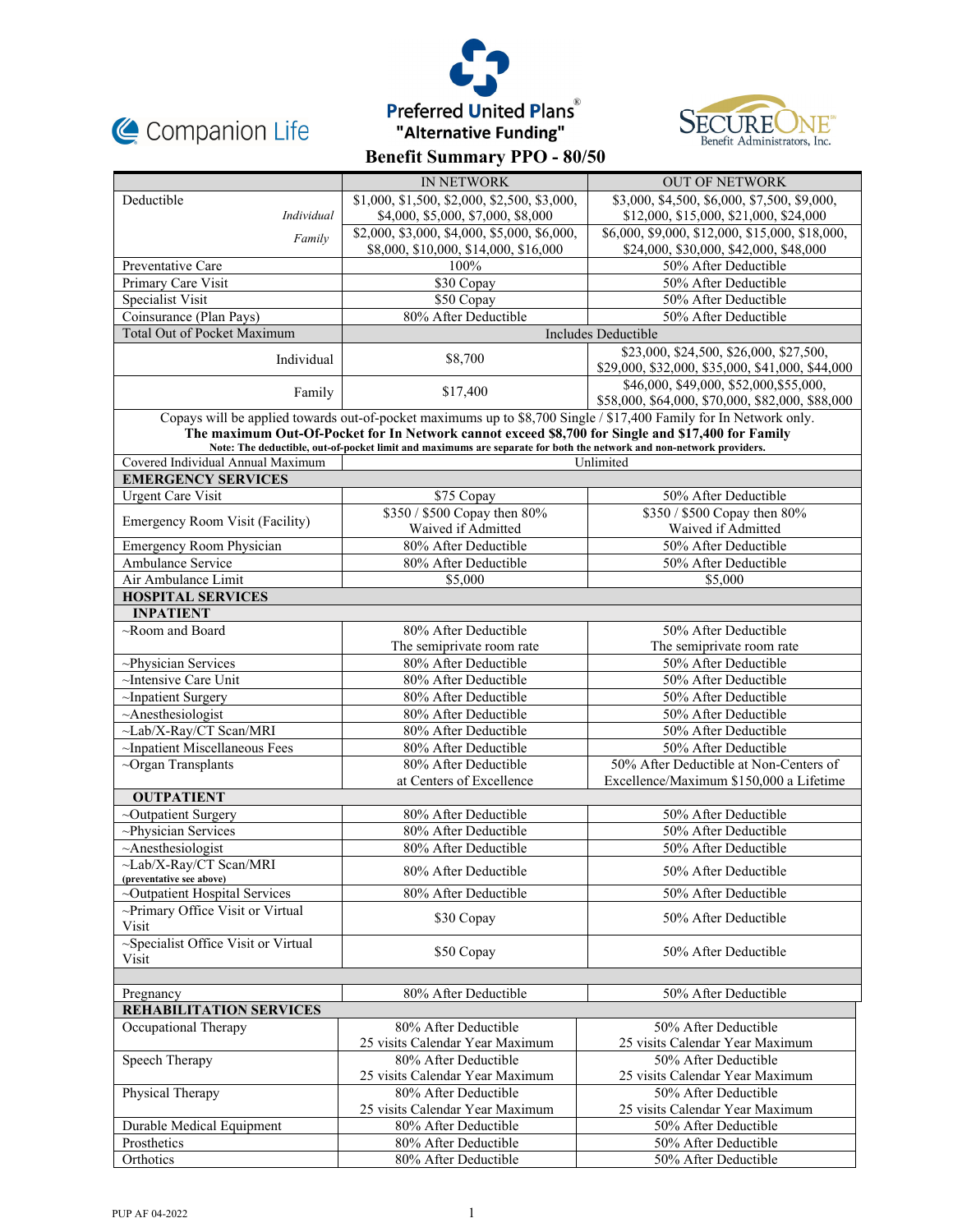





|                                        | <b>IN NETWORK</b>                                                                      |           | <b>OUT OF NETWORK</b>         |                              |       |  |  |  |
|----------------------------------------|----------------------------------------------------------------------------------------|-----------|-------------------------------|------------------------------|-------|--|--|--|
| <b>SKILLED NURSING FACILITY</b>        |                                                                                        |           |                               |                              |       |  |  |  |
|                                        | 80% After Deductible                                                                   |           |                               | 50% After Deductible         |       |  |  |  |
| $\sim$ Maximum                         | 30 days for each care period                                                           |           |                               | 30 days for each care period |       |  |  |  |
| <b>HOME HEALTH CARE</b>                |                                                                                        |           |                               |                              |       |  |  |  |
|                                        | 80% After Deductible                                                                   |           |                               | 50% After Deductible         |       |  |  |  |
| $\sim$ Maximum per visit               | \$100                                                                                  |           |                               | \$100                        |       |  |  |  |
| ~Maximum visits per Calendar Year      | 45                                                                                     |           |                               | 45                           |       |  |  |  |
| <b>Outpatient Private Duty Nursing</b> | 80% After Deductible                                                                   |           | 50% After Deductible          |                              |       |  |  |  |
| Hospice Care                           | 80% After Deductible                                                                   |           |                               | 50% After Deductible         |       |  |  |  |
| MENTAL DISORDER/SUBSTANCE ABUSE        |                                                                                        |           |                               |                              |       |  |  |  |
| $\sim$ Inpatient & Outpatient          | 80% After Deductible                                                                   |           | 50% After Deductible          |                              |       |  |  |  |
| <b>OTHER SERVICES</b>                  |                                                                                        |           |                               |                              |       |  |  |  |
| Temporomandibular Joint Disorder       | 80% After Deductible                                                                   |           |                               | 50% After Deductible         |       |  |  |  |
| (TMJ)                                  | Maximum benefit payable                                                                |           | Maximum benefit payable       |                              |       |  |  |  |
|                                        | per calendar year is \$1,500                                                           |           | per calendar year is \$1,500  |                              |       |  |  |  |
| Spinal Manipulation/Chiropractic       | 80% After Deductible                                                                   |           |                               | 50% After Deductible         |       |  |  |  |
|                                        | \$1,000 Calendar Year Maximum                                                          |           | \$1,000 Calendar Year Maximum |                              |       |  |  |  |
| <b>VISION CARE</b>                     | Up to \$300 Annual Max                                                                 |           |                               | Up to \$300 Annual Max       |       |  |  |  |
|                                        | per covered member                                                                     |           |                               | per covered member           |       |  |  |  |
| PRESCRIPTION DRUG COPAY                |                                                                                        |           |                               |                              |       |  |  |  |
| Generic                                | \$5                                                                                    |           | \$15                          |                              | \$20  |  |  |  |
| Preferred Brand Name                   | \$25                                                                                   | <b>OR</b> | \$40                          | <b>OR</b>                    | \$60  |  |  |  |
| Non-Preferred Brand Name               | \$50                                                                                   |           | \$80                          |                              | \$100 |  |  |  |
| Tier IV                                | 25% copay for all Level IV drugs.                                                      |           |                               |                              |       |  |  |  |
|                                        | Limited to \$5,000 per member copay per calendar year.                                 |           |                               |                              |       |  |  |  |
| Mail Order                             | 2.5x the retail co-pay; 90-day supply                                                  |           |                               |                              |       |  |  |  |
|                                        | Generic Drug Mandate; If a physician writes a prescription for a brand name drug and a |           |                               |                              |       |  |  |  |
|                                        | generic is available, the covered person will be charged the brand name copay and the  |           |                               |                              |       |  |  |  |
|                                        | difference in ingredient cost between the brand name and generic whether or not the    |           |                               |                              |       |  |  |  |
|                                        | physician indicates "dispense as written" on the prescription.                         |           |                               |                              |       |  |  |  |

# **Other Plan Information**

- If a generic drug is available but not dispensed, the Insured may be required to pay the difference between the generic and brand name drug cost.
- Treatments of any condition for which benefits are recovered under any Workers Compensation or Occupational Disease Law are excluded.
- Emergency services performed by non-participating providers will be paid at the in-network benefit levels contained in the plan document. Included as covered under the in-network benefits are: emergency room charges, emergency room physicians, laboratory and x-ray charges, radiologist and other charges incurred while being treated in the emergency room and subject to URC charges.
- Each child who is under the age of 26 years old may be covered under this Plan. When the dependent child reaches age 26, coverage will run through the end of the month of the child's 26<sup>th</sup> birthday.

## **Motor Vehicle Exclusion:**

## **For Residents of States With No-Fault Insurance (Michigan)**

**BENEFITS ARE NOT PAYABLE UNDER THIS PLAN FOR INJURIES RECEIVED IN AN ACCIDENT INVOLVING A MOTOR VEHICLE (AS DEFINED BELOW).** It is your responsibility to obtain Motor Vehicle insurance and designate it as the primary payer of medical benefits for you and your Family in the event of an auto accident. You will not have any medical expense coverage available for autorelated injuries under this Plan. If a Participant is involved in a Motor Vehicle Accident as a pedestrian and incurs medical expenses as a result of the Accident, this Plan will be the secondary payer and any other insurer that may have liability for the medical expenses Incurred by the Participant will be primary to this Plan.

### **Definition of Motor Vehicle**

"Motor Vehicle" means a car, truck, motor home, or other vehicle, including a trailer, operated, or designed for operation upon a public highway by power other than muscular power, which has more than 2 wheels. It does not include a motorcycle, moped, all-terrain vehicle (ATV), or offroad vehicle (ORV);

## **For Residents of States Without No-Fault Insurance (Ohio)**

**BENEFITS ARE NOT PAYABLE UNDER THIS PLAN FOR INJURIES RECEIVED IN AN ACCIDENT INVOLVING A MOTOR VEHICLE (AS DEFINED BELOW) UNLESS AT THE TIME OF THE ACCIDENT, THE INDIVIDUAL IS COVERED BY INSURANCE** for his or her own injuries (such as uninsured/under-insured motorist or personal injury coverage) with a per person coverage limit of at least \$2,000. If you are the owner or registrant of a Motor Vehicle, it is your responsibility to obtain medical coverage through your auto insurance policy with a per person coverage limit of at least \$2,000. Once this \$2,000 limit has been exhausted by the Participant, this Plan will then be the secondary payer and any insurer or other plan, policy, or person that may have liability for the medical expenses will be primary to this Plan.